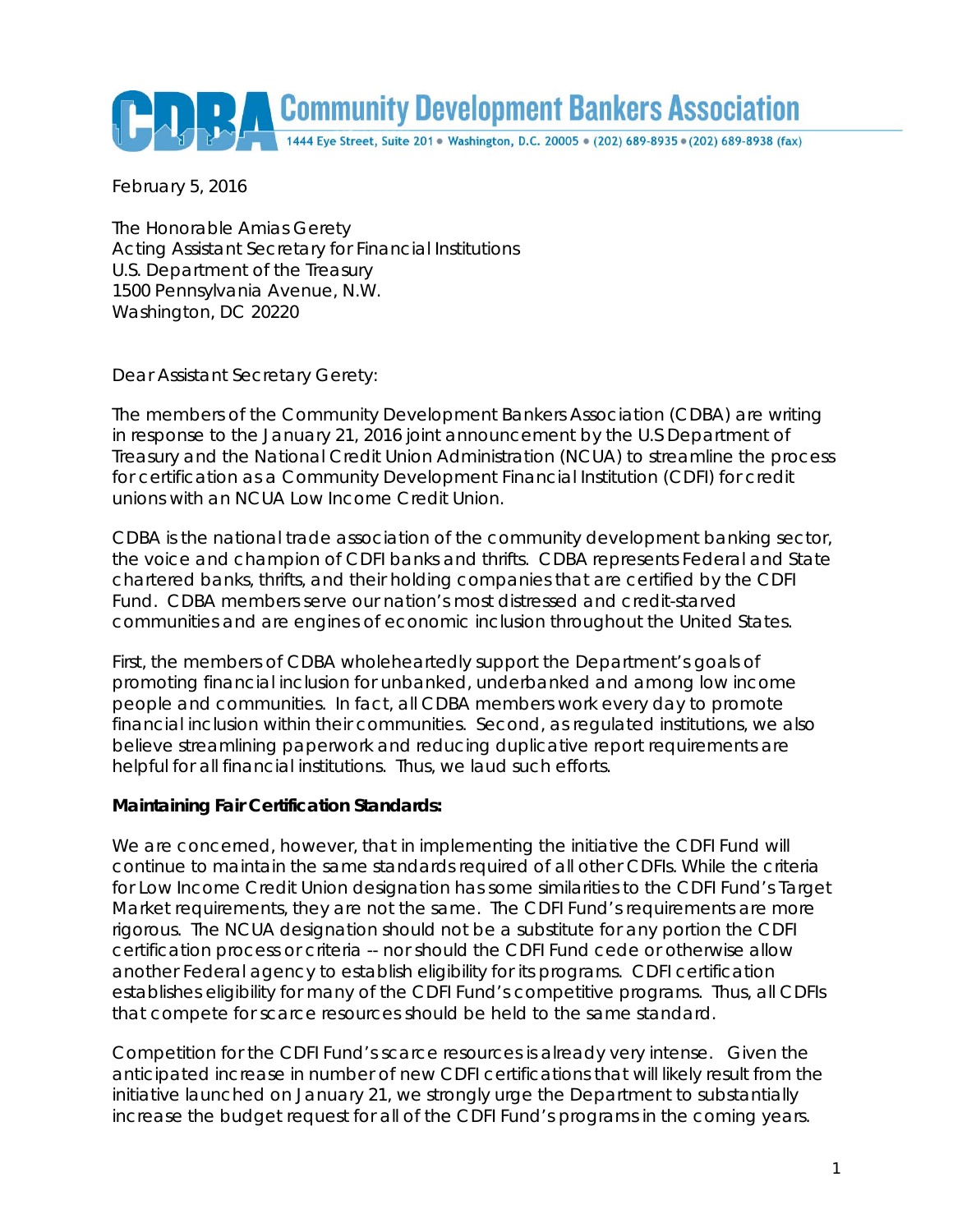#### **Streamlining for All Regulated CDFIs**

In the spirit of streamlining, we urge the CDFI Fund to reduce duplicative reporting as part of the annual CIIS Institution Level Report and/or new Annual Certification form. Specifically, if a CDFI bank or credit union is already reporting financial data to regulatory agencies and such data is publicly available, the CDFI Fund should not require such data be resubmitted in other reports. In both the annual CIIS Institution Level Report, as well as the new Annual Certification form (as approved and published by the Office of Management and Budget), the CDFI Fund requires regulated CDFIs to resubmit financial data that is already submitted to the bank and credit union regulatory agencies and publicly available. We believe this duplicative reporting should be eliminated.

#### **Recommendations to Promote the CDFI Bank Sector**

As the CDFI Fund has launched its initiative with NCUA to promote the credit union subsector of the CDFI industry, CDBA would like to take the opportunity to make suggestions for new ways the agency could promote the CDFI bank sector. Given the Treasury Department's role in formation of tax policy, we you to explore targeted amendments to Federal tax policy to promote and strengthen CDFI banks. For example:

## **1. Ensuring an Equal Playing Field**

The members of CDBA strongly support the work of all CDFIs in promoting financial inclusion among low income people and places. Yet, regulated CDFIs have significantly more regulatory limits, reporting burdens and costs to manage than their non-regulated peers. Even among regulated CDFIs, the playing field is not even – CDFI credit unions are tax exempt and CDFI banks are not. We strongly urge the Treasury Department to advance the concept of exempting banks that are certified CDFIs from corporate taxation as part of any future tax reform proposals. To prevent non-mission focused banks from seeking CDFI certification, such exemption could include requirements that tax savings be retained and reinvested as common equity into the bank -- or for other community development purposes. On a more limited scale, simply exempting for-profit CDFIs from Federal taxation of all CDFI Fund grants (e.g. CDFI Program Financial and Technical Assistance grant, BEA Program grants) would better maximize the effectiveness of these scarce Federal resources to be put to work within low income communities.

### **2. Creating Incentives for Private Investment in CDFI Banks**

Capital is critical for every financial institution. CDFI banks rely on equity capital to increase lending activity and other financial services, take risk, and innovate. CDFI banks share a common mission of serving distressed communities. Yet, this focus can affect a bank's ability to internally generate new capital.

Lack of scale, intense competition and increased regulatory burden created by the Dodd-Frank Act have also increased costs and eliminated some part sources of acceptable regulatory capital. These pressures further reduce CDFI banks' ability to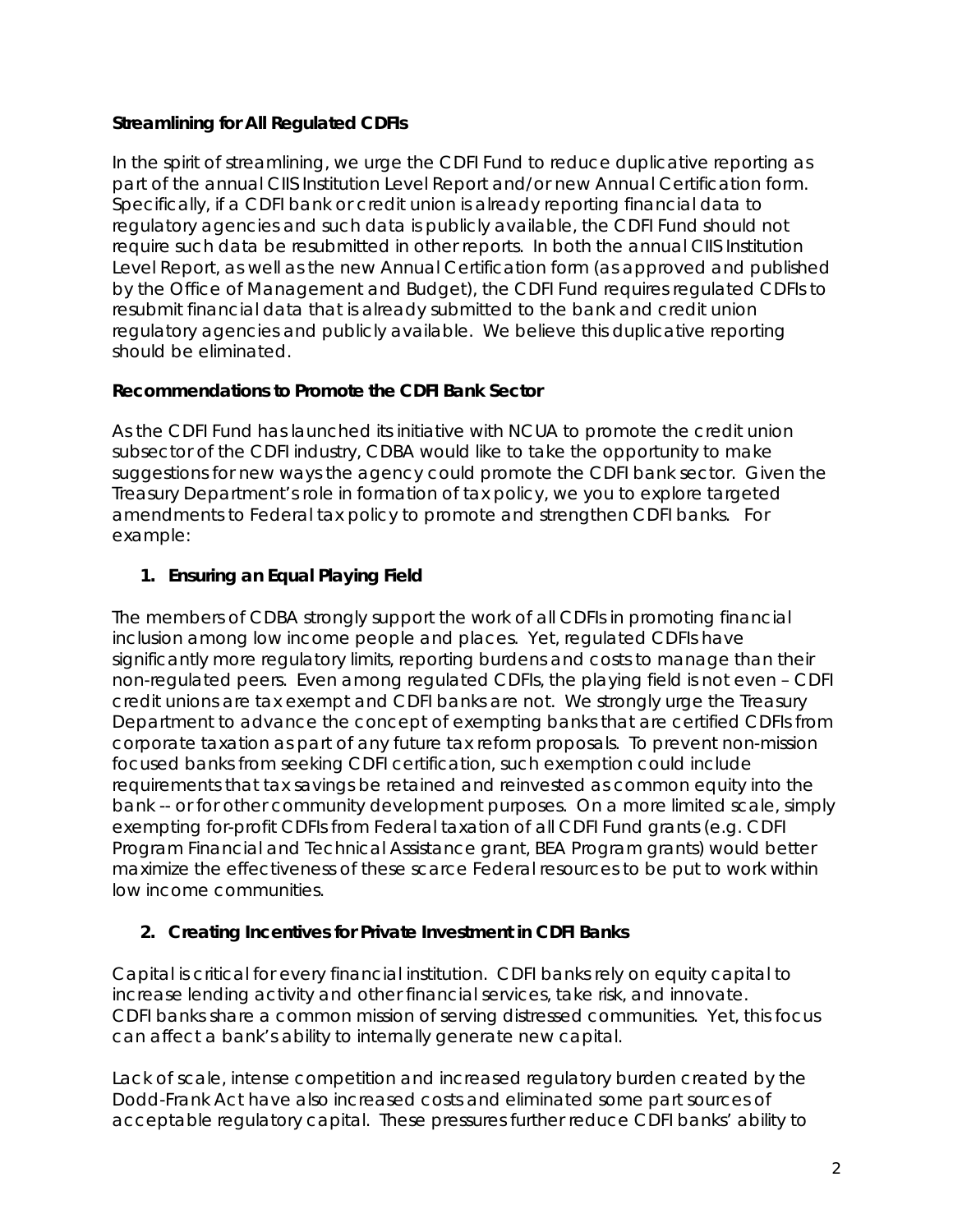generate retained earnings and internally create new capital, as well as raise external capital.

Small banks, particularly CDFI banks, struggle to raise needed equity from conventional capital markets due challenges and misperceptions related to risk, return and liquidity. Thus, we strongly urge the Treasury Department advance tax policy that will incent private investment into CDFI banks.

We thank you for the opportunity to comment and look forward to working with you on these important matters. If you have questions, please contact Jeannine Jacokes, Chief Executive and Policy Advisor, at 202-689-8935 ext. 222 or jacokesj@pcgloanfund.org.

Sincerely,

Jannine Tfackes

Jeannine Jacokes Chief Executive and Policy Officer

The Membership of the Community Development Bankers Association

ABC Bank (Chicago, IL) Albina Community Bank (Portland, OR) Bank2 (Oklahoma City, OK) BankFirst Financial Services (Macon, MS) Bank of Anguilla (Anguilla, MS) Bank of Commerce (Greenwood, MS) Bank of Kilmichael (Kilmichael, MS) Bank of Lake Village (Lake Village AR) Bank of Montgomery (Montgomery, LA) BankPlus (Ridgeland, MS) Beneficial State Bank (Oakland, CA) Broadway Federal Bank (Los Angeles, CA) Carver Federal Savings Bank (New York, NY) Carver State Bank (Savannah, GA) Central Bank of Kansas City (Kansas City, MO) Citizens National Bank (Meridian, MS) City First Bank of DC (Washington, DC) City National Bank of New Jersey (Newark, NJ) Community Bancshares of Mississippi (Brandon, MS) Community Bank of the Bay (Oakland, CA) Concordia Bank & Trust (Vidalia LA) Cross Keys Bank (St. Joseph, LA)